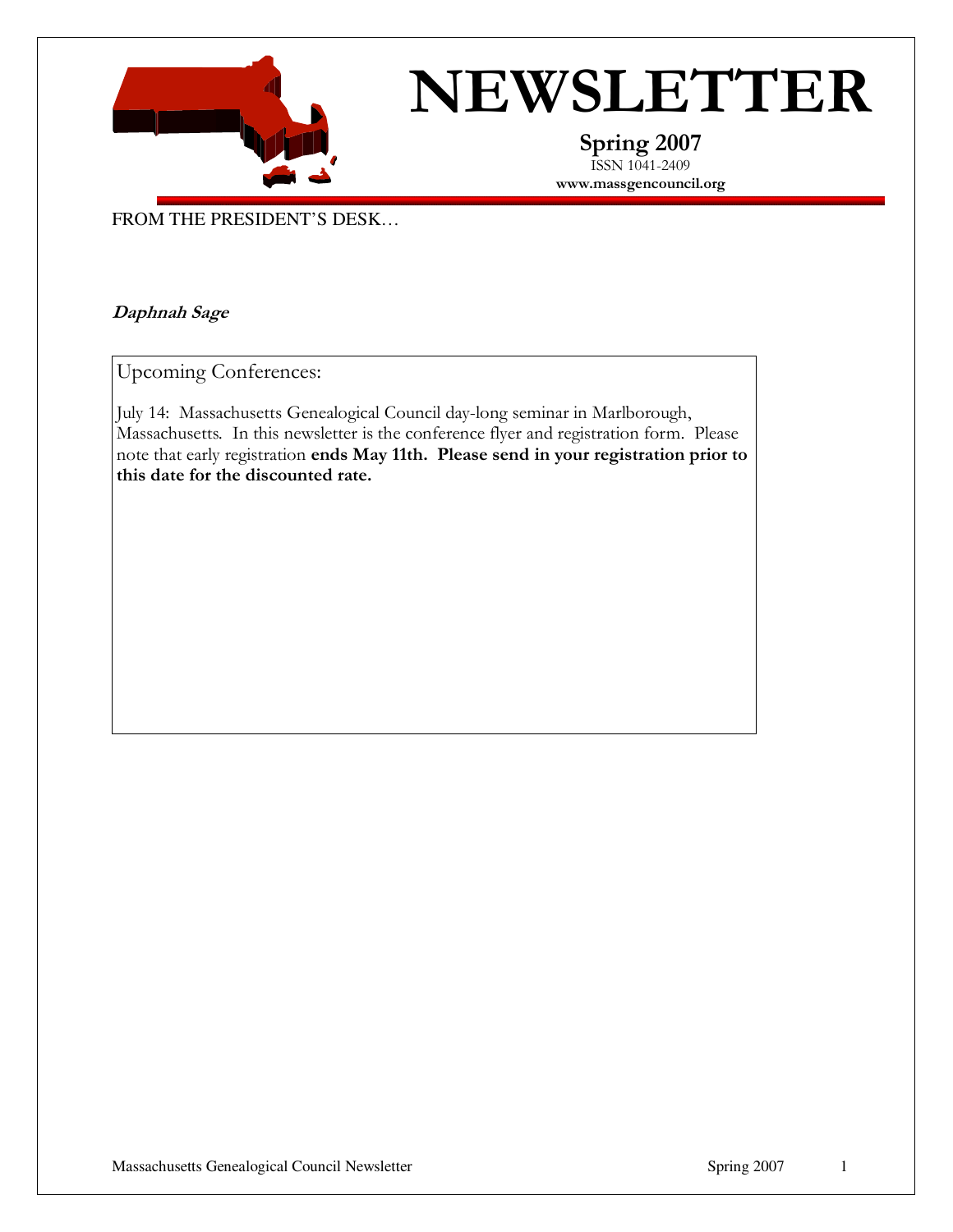# MGC BOARD MEMBERS 2005-2007

#### **OFFICERS**

Daphnah Sage, President Mary Ellen Grogan, Vice President Ben Woznick, Treasurer Peter Viles, Secretary

#### **DIRECTORS**

Ann Dzindolet, Archives Shirley Barnes, Civil Records Bernie Couming, Civil Records Christine Sweet-Hart, CG, Newsletter Editor Sharon Sergeant, Programs Michael Brophy, Publicity Sheila FitzPatrick, Ways & Means Christine Sweet-Hart, CG, Webmaster

NEXT BOARD MEETING

June 2, 2007

MGC Board meets four times a year. The next meeting will take place June 2, 1:00P.M. – 4:00P.M. at NARA Waltham.

# HISTORY AND MISSION STATEMENT

The Massachusetts Genealogical Council was founded in 1980 and has dedicated itself to serving the interests of the state's genealogical community.

MGC's stated purposes are to act as advocates in monitoring legislative and administrative activities of governmental agencies which affect genealogists; to sponsor and present legislation and programs designed to expand the resources and accessibility of services; to develop and promote the growth, education, and exchange of ideas among persons and organizations interested in the pursuit of genealogy; and to provide other activities to advance genealogy.

# CONTACTING MGC

**Newsletter Contributions**: If you would like to have the projects or your activities of your society included in the MGC newsletter, please send them to: Newsletter Editor, Massachusetts Genealogical Council, P. O. Box 5393, Cochituate, MA 01778, or via email at info@massgencouncil.org.

**Newsletter Options**: If you would like to receive the newsletter via email, please contact the newsletter editor at info@massgencouncil.org.

Coming in the Next Issue: Vital record access updates, news, reviews.

Address/Email Change? Keep the MGC newsletter coming – inform us of any changes by contacting us at info@massgencouncil.org.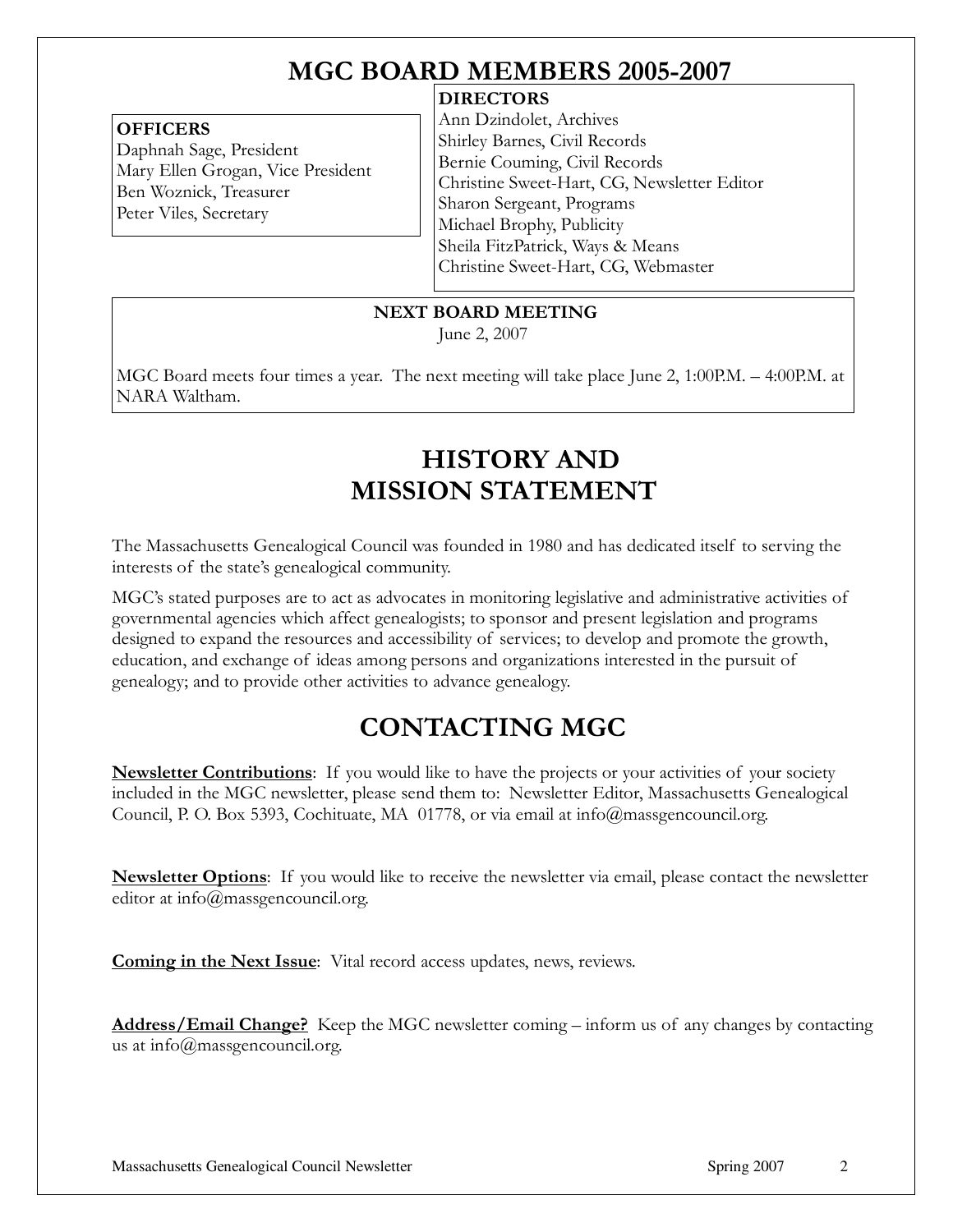## The Status of Massachusetts VITAL RECORDS Access Legislation

Massachusetts is one of approximately a dozen states where vital records are now and always have been legally identified as public records, and public access is guaranteed under Massachusetts state law. Certain sensitive areas (such as illegitimate births and fetal deaths) are restricted by state regulation.

Massachusetts Secretary of State William Galvin has submitted two bills (only one to become law). Bills H-3241 and H-3245 would expand the responsibility of his Office of Public Records to enforce rulings regarding denials of public access to public records. Public hearings are scheduled for Tuesday, May 15, 2007, at the State House before the Joint Committee on State Administration and Regulatory Oversight at 10:30 AM in Room A-1. The Massachusetts Genealogical Council (MGC) strongly supports this legislation. Genealogists should write to their legislators (House and Senate) in support and attend the hearing if at all possible.

A second public hearing on vital records bills, this time before the Joint Committee on Public Health, will take place on Wednesday, July  $25<sup>th</sup>$  at 10:00 AM in Room A-1. The MGC urges you to attend and show your support for its bill, H-2154. The bill enhances current law and calls for activating the long-dormant Vital Records and Statistics Committee and oversight of the development of a computerized vital records system. It also reiterates public access assurances.

In Massachusetts, opposition to restrictions on public access to vital records is supported, in addition to genealogists, by the Massachusetts Newspaper Publishers Association, the information service industry (heir search, land and real property search, probate legal services). Also opposed have been historians and funeral directors.

WARNING: There is "restrictive" legislation represented in two major bills, H-2213 and H-2218. Among the many restrictive measures, a new bureaucracy would be established to handle state licensing, to be required for genealogists. These bills will also be considered at the July  $25<sup>th</sup>$  public hearing.

In Massachusetts, the promoters of public access restrictions have been some custodians of public records. In addition, politicians, worrying about identity theft, have supported these restrictions—this despite the fact that almost 100% of identity theft is made by raiding mailboxes, stealing purses, hacking computers and other such direct methods.

In addition, another 30 bills have been filed under the headings of "Vital Records" or "Identity Theft." These are under study by the MGC Legislative Committee.

Note that many of these issues are being introduced and passed in other states. We must be vigilant. Even genealogists from other states can contribute to our efforts in Massachusetts by writing to the State House with their concerns. Politicians are especially influenced by economic issues. Tell the legislators that you will stop spending tourist dollars in Massachusetts if you are prevented from accessing records.

See http://www.mass.gov/legis/ for contact information in the Massachusetts legislature. Very little legislation gets passed at the state house without visible public support.

#### The Federal Scenario

National public health organizations, since the 1970's, have promoted common national standards among all the states to establish consistency for the benefit of national health statistics. These suggestions have been adopted or rejected by the various states.

More recently, federal laws are impacting services formerly only under state jurisdiction. The 2004 Intelligence Reform Law called for detailed regulations. These are now scheduled for release in August 2007 for public comment.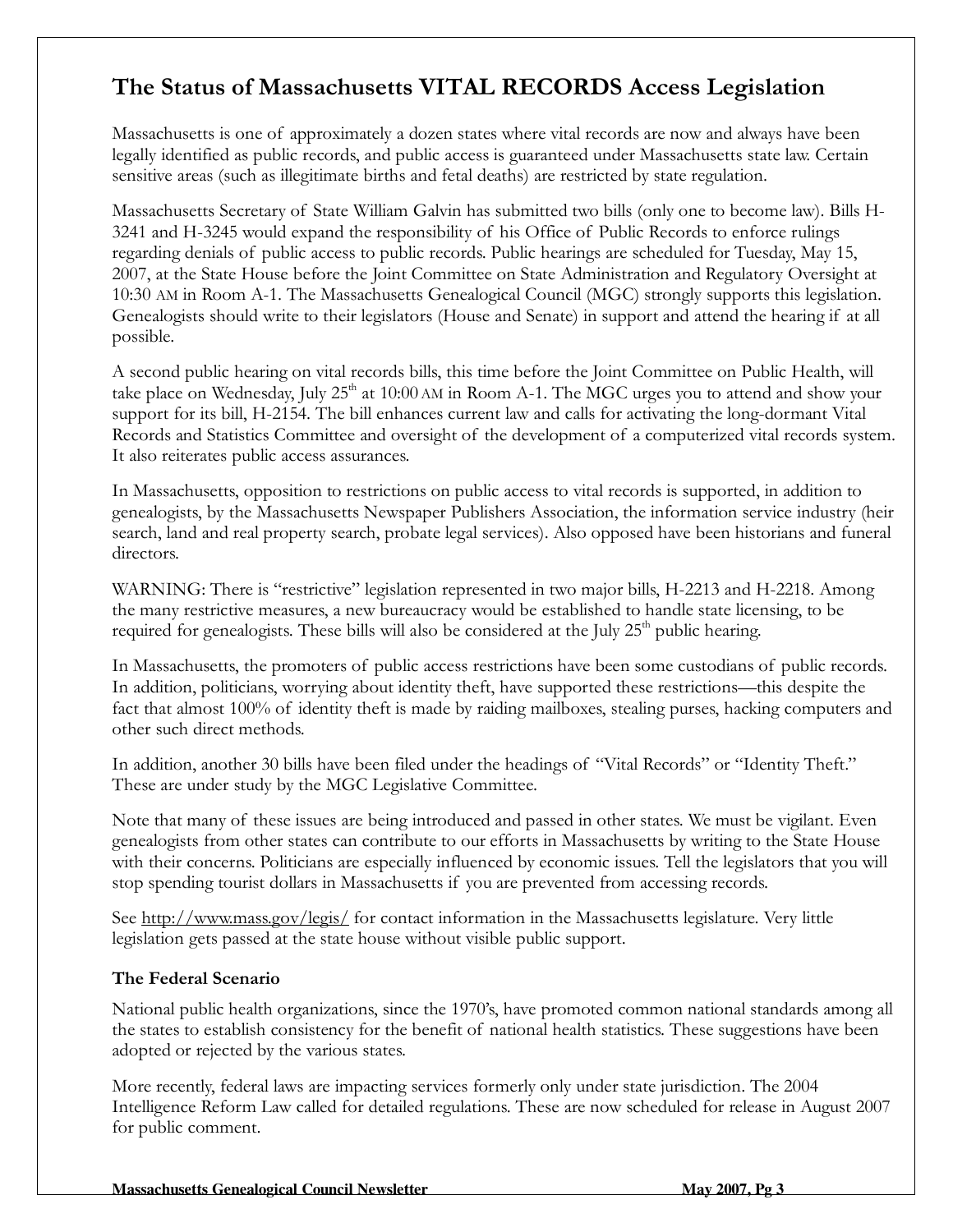A related issue has already met with strong opposition in the March 1, 2007, release by the Department of Homeland Security (DHS) of the proposed regulations for the Real ID Act. For example, this act calls for uniform regulations of birth certificates for driving license applications. The New Hampshire legislature has rejected this intrusion into its state's affairs. The regulations can be found at the web page http://tinyurl.com/yuhb3a. That page is identified as "Notice of Proposed Rulemaking: REAL ID". At the bottom of the page is a link to the document. The 60-day public-comment period for those regulations closed April 30, 2007. Public comment rights apply to all citizens.

Join us at MGC in fighting to keep records open!

## Nova Scotia Vital Records Now On-Line

After many months of anticipation and unexplained delays, the vital records for the Province of Nova Scotia, Canada are now on-line. I first heard of this project last year at FGS Boston, and could not wait for the Fall 2006 launch. On March 18, 2007, the site came up with one million names.

Nova Scotia traces its beginnings to a wide variety of early settlers. Scottish, Dutch, German, and Irish ancestry is alive throughout the province. The Acadians were expelled after the French and Indian War. New England planters and English Loyalists came to Nova Scotia from the States to begin new lives. My English great-great grandfather came from Exeter, England to build ships on the southeast coast.

Civil registration began in Canada in 1763 with applications for marriage licenses. The process was purely optional and the surviving records are incomplete. For this period, it is church, probate and land records that are the most useful resources. Civil registration began in earnest in 1864 and continued through the birth of Canada as a nation in 1867. Starting in 1877, recordkeeping decreased for births and deaths but picked up again in 1908. The one exception for this period is the city of Halifax that has a searchable database of deaths from 1890 to 1908. Records are restricted: release times are 100 years for births, 75 years for marriages, and 50 years for deaths.

I found the databases easy to search but a bit confusing at first due to the same colored tabs on the top and bottom of the search results page. The tabs on the top link to the original record while the tabs on the bottom nearest to the name of interest do not. No soundex is available, so correct spelling and knowing name variants are a must. The click and drag feature on the original record made it easy for me to scroll down the page and enlarge the image. I found the death certificate of my great-great grandfather William Mortimer of Port

Medway, and was able to verify his death date against other sources.

Searching the databases is free but you can't print off the images you view. An electronic copy will cost you \$9.95 and a certified, embossed copy \$19.95. Timing a favorable exchange rate will save will save few bucks for us frugal New Englanders. The URL is: www.novascotiagenealogy.com. Check it out!

Buzz from the MGC Panel Discussion at NERGC 2006

Third in a series of ongoing public discussions about genealogical access to vital records, the MGC panel, consisting of MGC President Daphnah Sage, NERGC Co-chair Tom Howard, AncestralManor CEO Sharon Sergeant, and moderator Melinde Lutz Sanborn, addressed a crowd of about sixty late Thursday afternoon, April  $26<sup>th</sup>$ . Previous themes had been 1) fostering communication between public officials and genealogists, and 2) updating genealogists on current national and state level issues.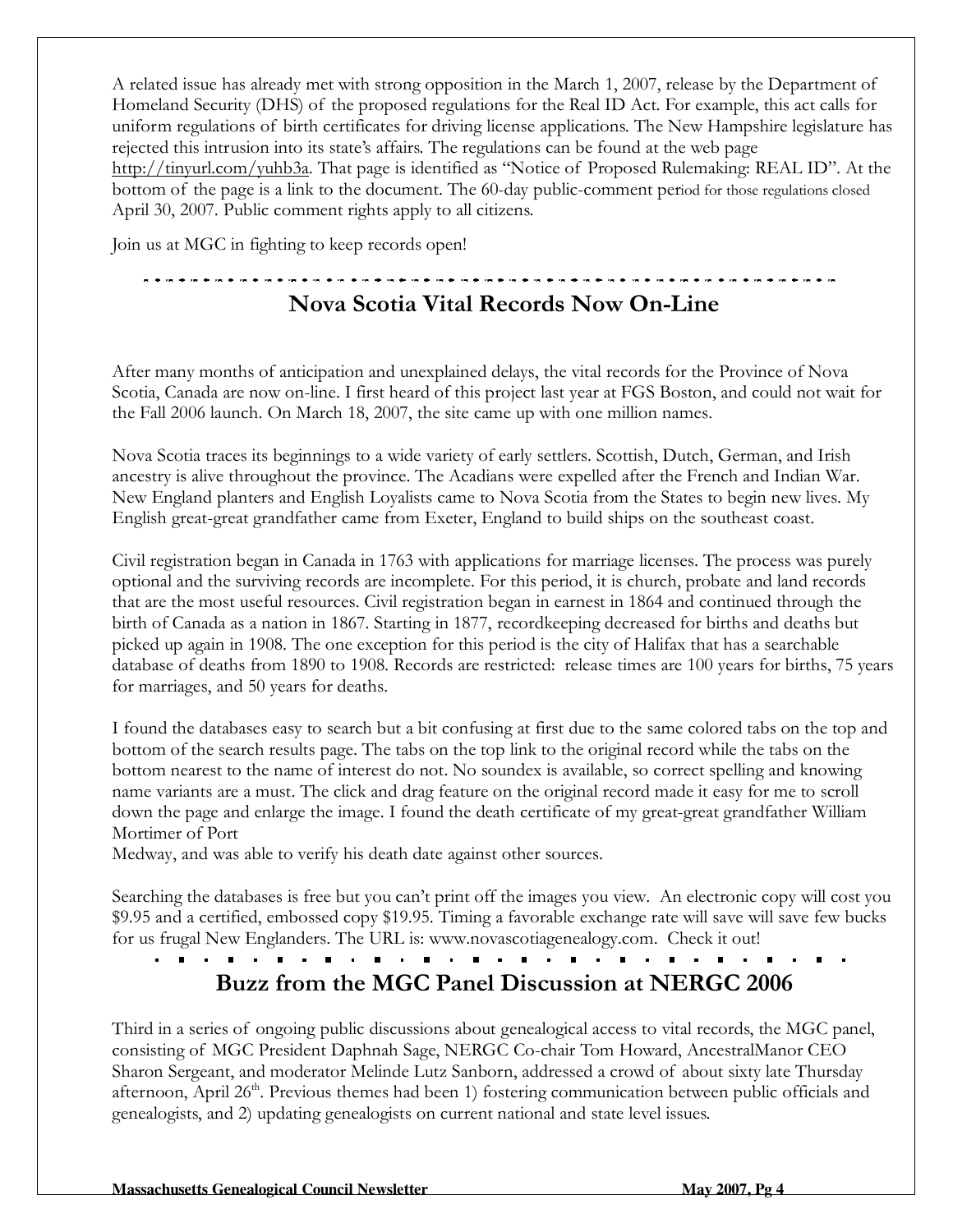Having learned about local communication and national situations, the third panel addressed activism by genealogists and where to go from here. Although eight questions were prepared for the first thirty minutes, the answers were so thorough that only the first four were aired:

- 1. Thanksgiving 2006 was declared by the Surgeon General to be "the third annual National Family History Day." He urged Americans to talk about ancestry and family health over Thanksgiving dinner. A government sponsored web program called "My Family Health Portrait" is online at <www.familyhistory.hhs.gov> "The Surgeon General encourages Americans to talk about, and to write down, the health problems that seem to run in their family." In the same breath, other branches of government seek to close public access to vital records. Who are the players in government who have something to gain by preventing the public from seeing vital records?
- 2. Social Security Numbers used by credit agencies have led to enormous individual losses by identity theft. The credit agencies send out billions of credit applications that can be filled out by anyone who intercepts the mail. A simple change of address on that application gives a thief your good credit. The agencies then sell you credit insurance and make money for putting you at risk. Tax records with SSNs in Alaska were accidentally published. Vietnam Era veterans' SSNs were "lost." Target shoppers had their credit card numbers and PINs stolen for years - yet someone somewhere in government thinks that closing vital records will stop identity theft. Can we root out this misconception?
- 3. What are some benefits to the open access states like Massachusetts?
- 4. Do we need to understand the politics of our individual legislators? Who are the vital records caretakers and what are their concerns? How can we find common ground and gain support for our interests?

In answering these questions, Tom Howard coined the term "genodollars," meaning the considerable amount of money people spend in related costs when pursuing genealogy. His example was that most attendees at the NERGC would be counted at \$1,000 each by the Hartford tourism bureau. Daphnah Sage discussed the impact of genealogy on tourism at the state level. Sharon Sergeant brought up experiences she had in trying to prevent a thief from continuing to use her identity – a theft in which vital records were never used.

The audience participated actively in the second half of the presentation. Strong calls for written letters to legislators were followed by equally strong advice to write to newspaper editors nationwide. FGS/NGS Records Access Committee member Sandy Clunies was present in the audience and informed us about the upcoming meeting in Richmond. For additional information see <http://www.fgs.org/rpa/WhoWeAre.htm>

Some discussion of generating funds to be earmarked for Records Access spending led to spontaneous applause. Following the panel, many stayed after to discuss committing \$1 or \$5 from each society membership toward a Records Access fund to support liaison or lobbying committee-members.

Respectfully submitted, Melinde Lutz Sanborn APG delegate to MGC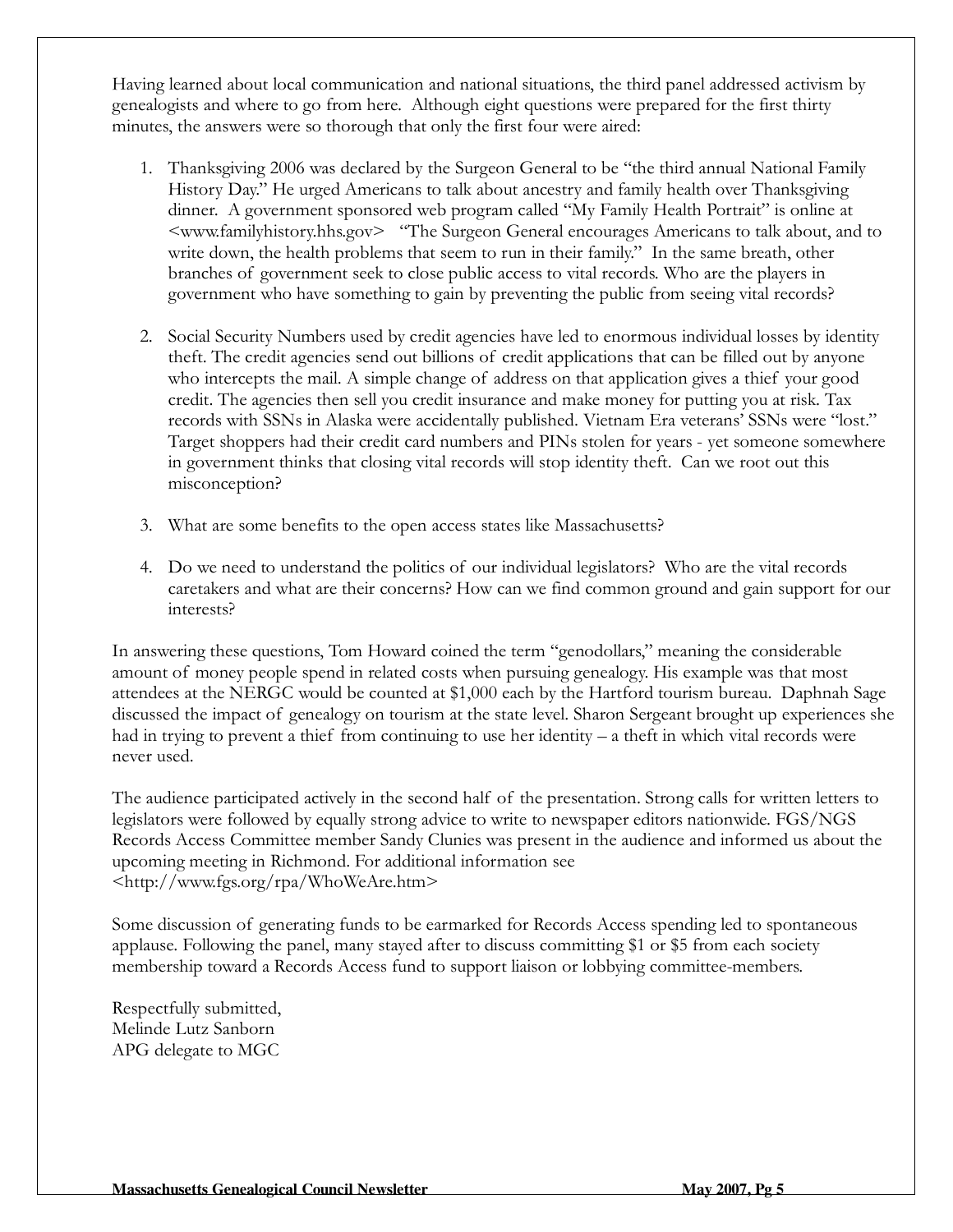

Massachusetts Genealogical Council Annual Meeting and Seminar Conference Center at Marlborough Marlborough, Massachusetts July 14, 2007

| $8:30-9:15$                                | <b>TRACK</b>                                    | $9:30 - 10:30$                                                                                     | $11:00 - 12:00$                                                                                                          |
|--------------------------------------------|-------------------------------------------------|----------------------------------------------------------------------------------------------------|--------------------------------------------------------------------------------------------------------------------------|
| <b>MGC</b> Annual<br>Meeting<br>Auditorium | <b>Featured Speaker</b><br>Auditorium           | Getting the Most from Land and<br>Probate Research - Marcia Melnyk                                 | Revolutionary and Civil War<br>Military Pension Records - Marcia<br>Melnyk                                               |
|                                            | <b>MGC</b><br>Records and Resources<br>Room 307 | Vital Records Bills in the Mass.<br>Legislature – MGC Legislative<br>Committee                     | Using Federal Census Records -<br>Jean Nudd                                                                              |
|                                            | <b>MGC</b><br>Ethnic Research<br>Room 312       | Understanding your Western<br>European Ancestors Can Help You<br>Find Them - Leslie Albrecht Huber | Russian Family Research: Basic<br>Tips and Tricks to Locate Them in<br>American Sources - Allison L.<br>Ryall            |
|                                            | <b>TIARA</b><br>Irish Research<br>Room 308      | Birth, Marriage, and Death Records -<br>Mary Ellen Grogan                                          | Griffith's Valuation – George B.<br>Handran                                                                              |
|                                            | <b>GBAPG</b><br>Special Lectures<br>Room 306    | Uncovering Your Family History in<br>Federal Documents & Publications -<br>Constance Reik          | The Wampanoag<br>of Martha's Vineyard: Chronicling<br>a Maritime Native American<br>Community – Richard Andrew<br>Pierce |

## **MORNING PROGRAM**

## **AFTERNOON PROGRAM**

| 12:00-1:30                                                                                | $1:30-2:00$                                     | <b>TRACK</b>                                                                          | $2:00 - 3:00$                                                                                                     | $3:30 - 4:30$                                                           | $4:30-$<br>5:00 |
|-------------------------------------------------------------------------------------------|-------------------------------------------------|---------------------------------------------------------------------------------------|-------------------------------------------------------------------------------------------------------------------|-------------------------------------------------------------------------|-----------------|
| ᠊ᡏ<br>ℸ<br><b>INCH</b><br>Ū<br>日<br>IMIE<br>$\overline{\mathbf{B}}$<br>EN<br><b>THEFT</b> | <b>Featured Speaker</b><br>Auditorium           | Don't Reinvent the Wheel -<br>Tapping into the Knowledge of<br>Others - Marcia Melnyk | Investigating the Dash (1842-<br>1928): Following an Ancestor<br>from Cradle to Grave - Marcia<br>Melnyk          |                                                                         |                 |
|                                                                                           | <b>MGC</b><br>Records and Resources<br>Room 307 | Finding Naturalizations and Ship<br>Passenger Lists at NARA -<br>Jean Nudd            | Access to Records for<br>Genealogists: An Open Forum<br>on State and Federal Issues -<br><b>MGC Board Members</b> | Ŏ<br>Z<br>$\mathbf{\Sigma}$<br>$\blacktriangleright$<br>PRIZES          |                 |
|                                                                                           | <b>MGC</b><br>Ethnic Research<br>Room 312       | Early Scottish Immigrants to<br>New England – William Budde                           | Italian Research –<br>Jonathan Galli                                                                              |                                                                         |                 |
|                                                                                           | <b>TIARA</b><br>Irish Research<br>Room 308      | Administrative Districts -<br>George B. Handran                                       | It's Time to Meet the Ancestors<br>- Gregory Atkinson                                                             | RIUM<br>DR<br>AN                                                        |                 |
|                                                                                           | $\rm{Q}$                                        | <b>AAHGS</b><br>Special Lectures<br>Room 306                                          | Free Women of Color Influential<br>in Rescue of Civil War POWS -<br><b>Irving Revallion Smith</b>                 | The Black Loyalists: A<br>Descendant's Perspective -<br>Leona W. Martin |                 |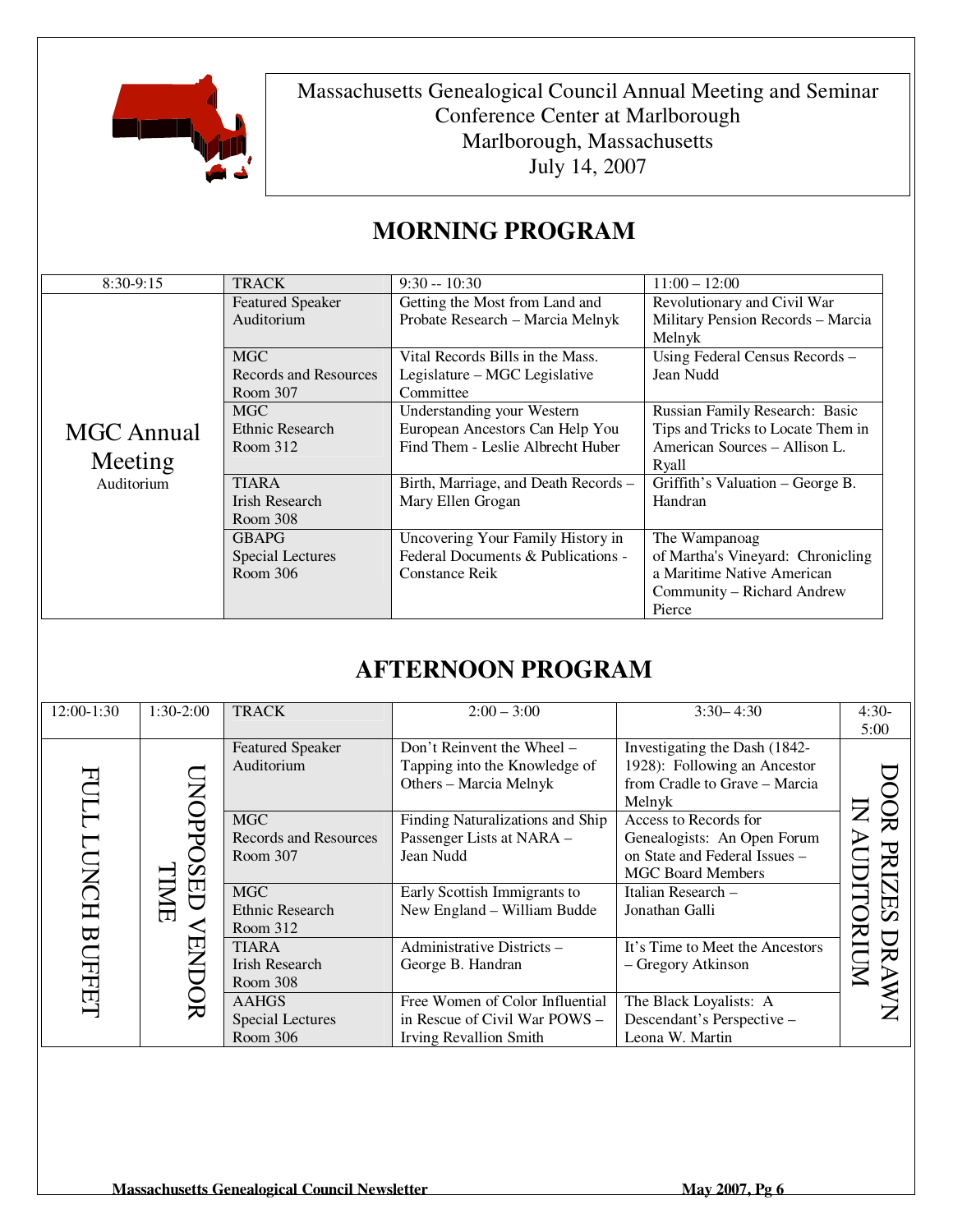

Massachusetts Genealogical Council Annual Meeting and Seminar Conference Center at Marlborough Marlborough, Massachusetts July 14, 2007

#### TRACK ONE FEATURED SPEAKER: MARCIA IANNIZZI MELNYK

#### GETTING THE MOST FROM YOUR RESOURCES

All sessions take place in the Auditorium.

8:30am to 9:15am MGC Annual Meeting

#### 9:30 to 10:30 GETTING THE MOST FROM LAND AND PROBATE RESEARCH

Using these valuable documents completely and properly can mean the difference between success and frustration. Learn how to use these records accurately and efficiently to uncover valuable information for your family tree.

#### 11:00 to 12:00 REVOLUTIONARY AND CIVIL WAR MILITARY PENSION RECORDS

Military pension records can be a goldmine for both military and personal information about your ancestor. Pensions often list the names of children, spouses, and places of residence. Widow's pensions are especially valuable as they often provide proof of marriage, including the date and place. Have you gotten all of the records available and used them properly to uncover the "gold"?

#### 12:00 to 1:30 Full Buffet Lunch in Atrium Dining Room

#### 1:30-2:00 Unopposed vendor time

#### 2:00 to 3:00 DON'T REINVENT THE WHEEL: TAPPING INTO THE KNOWLEDGE OF **OTHERS**

Whenever you approach a new research location, or record type why not utilize the knowledge and experience of other researchers. Learn how to access valuable assistance, records, and other unknown sources.

#### 3:30 to 4:30 INVESTIGATING THE DASH (1842-1928): FOLLOWING AN ANCESTOR FROM CRADLE TO GRAVE

Every researcher's ancestors lead full lives, just as we do today. They are not just birth, marriage and death dates. Learn how to fill in the gaps by looking at what data you already have in a different way. Reorganize your information to determine where there are gaps and learn how to fill in those blanks.

#### 4:30 to 5:00 Door Prizes & Announcements in Auditorium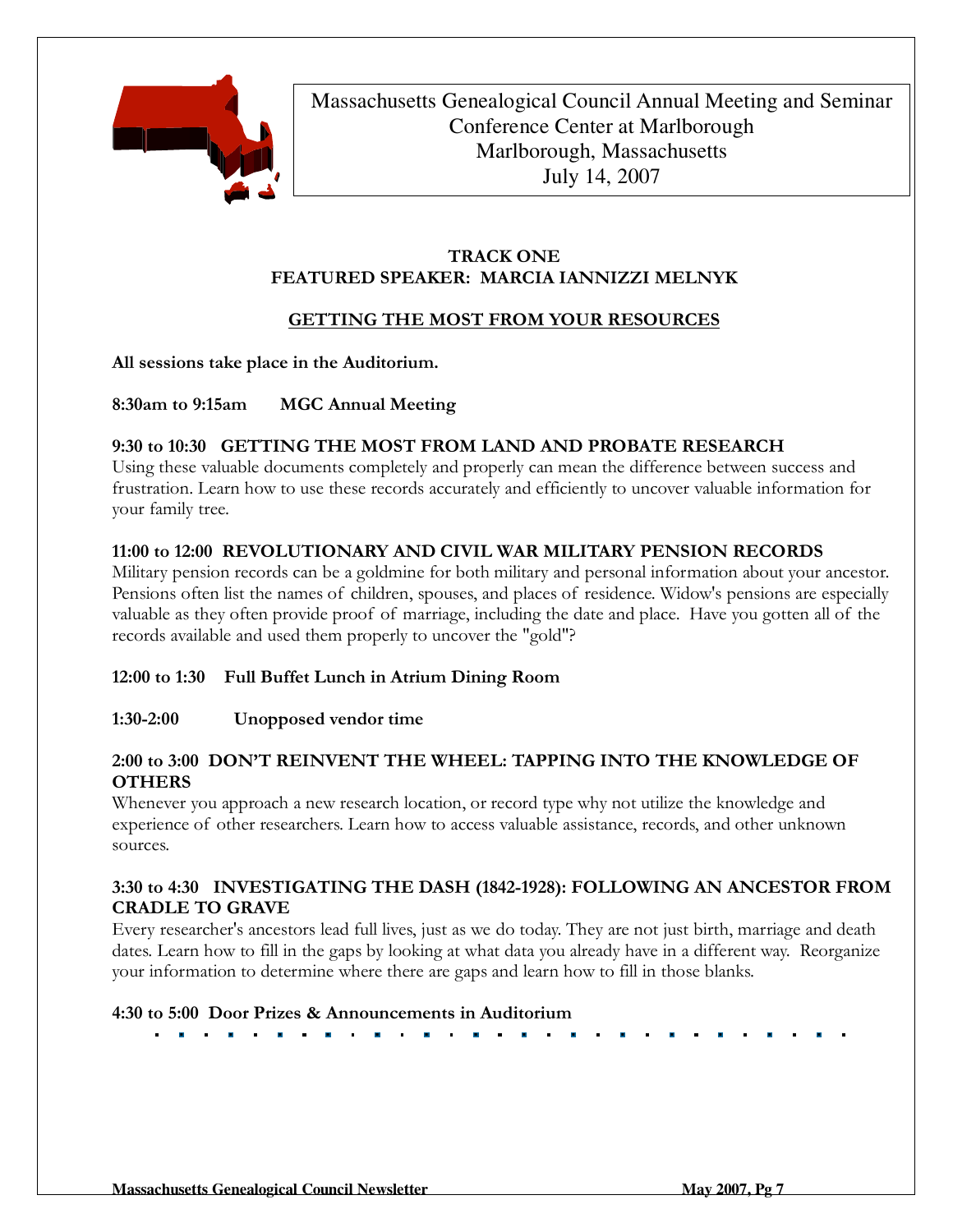#### TRACK TWO MGC BOARD MEMBERS

#### RECORDS AND RESOURCES

All sessions take place in Room 307.

#### 8:30am to 9:15am MGC Annual Meeting in Auditorium

#### 9:30 to 10:30 VITAL RECORDS BILLS IN THE MASS. LEGISLATURE (MGC Legislative Committee Members)

Learn the specifics of which committees, legislators, and bills are important to us this year.

#### 11:00 to 12:00 USING FEDERAL CENSUS RECORDS (Jean Nudd)

This lecture discusses what's contained in the census records, how they change over time and how to access them using all the methods available including Ancestry, Heritage Quest, AGES and soundex indexes.

#### 12:00 to 1:30 Full Buffet Lunch in Atrium Dining Room

#### 1:30-2:00 Unopposed vendor time

#### 2:00 to 3:00 FINDING NATURALIZATIONS AND SHIP PASSENGER LISTS AT NARA (Jean Nudd)

This lecture provides an overview the naturalization and citizenship process over time; a comprehensive outline of what can be found in immigration manifests; and how researchers can access both types of records.

#### 3:30 to 4:30 ACCESS TO RECORDS FOR GENEALOGISTS: AN OPEN FORUM ON THE ISSUES AT BOTH THE STATE AND FEDERAL LEVEL (Massachusetts Genealogical Council Board Members)

Access to records of interest to genealogists has become an increasingly controversial issue in the last few years. This will be a public forum to discuss the current status of access, how legislative initiatives and government regulations affect us, and what we can do to maintain and expand open records.

#### 4:30 to 5:00 Door Prizes & Announcements in Auditorium

TRACK THREE VARIOUS SPEAKERS

#### ETHNIC RESEARCH

All sessions take place in Room 312.

8:30am to 9:15am MGC Annual Meeting in Auditorium

#### 9:30 to 10:30 UNDERSTANDING YOUR WESTERN EUROPEAN ANCESTORS CAN HELP YOU FIND THEM (Leslie Albrecht Huber)

Learning about the demographic, religious, and occupational trends that shaped the lives of your Western European Ancestors can be more than interesting – it can improve your research results.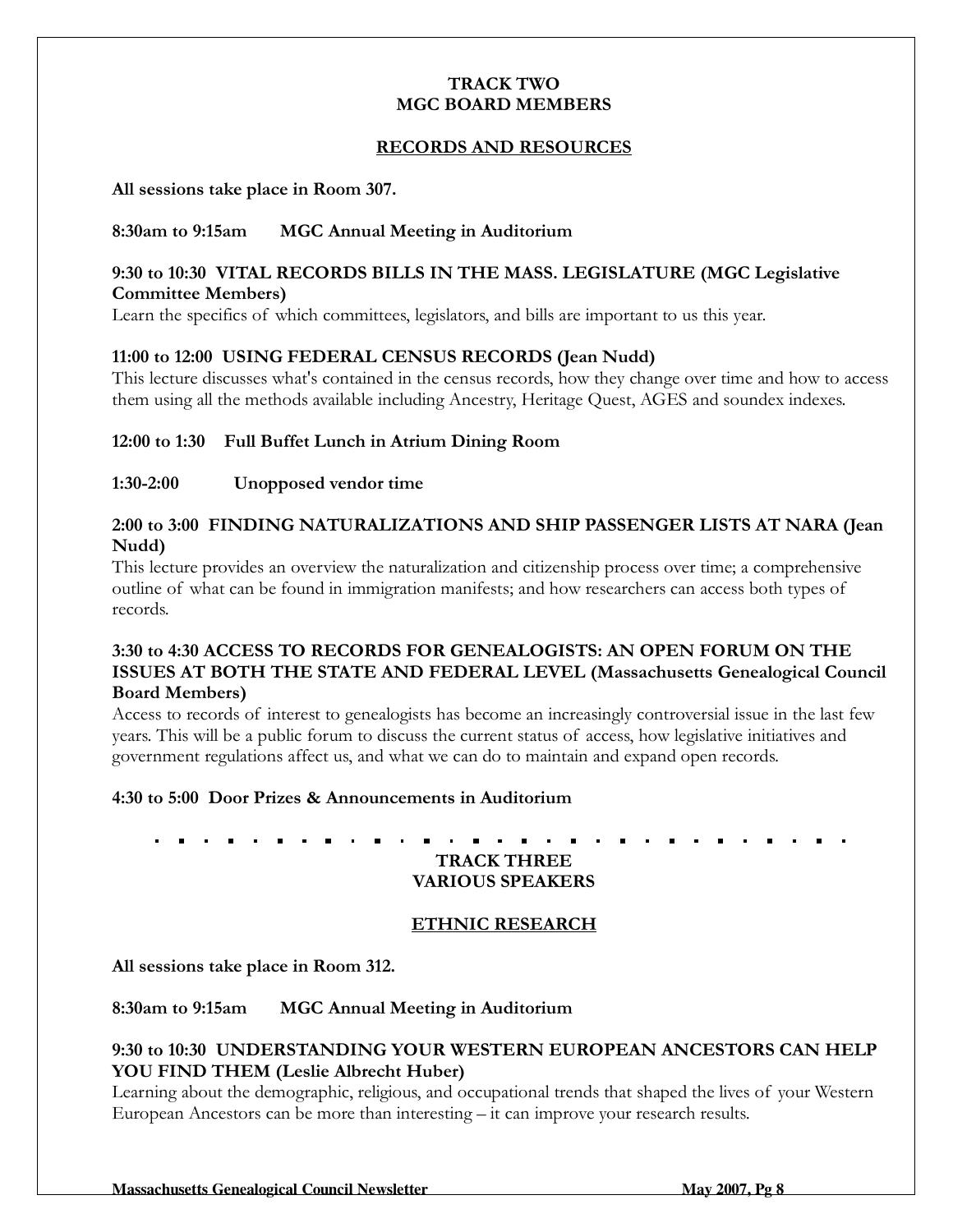#### 11:00 to 12:00 RUSSIAN FAMILY RESEARCH: BASIC TIPS AND TRICKS TO LOCATE THEM IN AMERICAN SOURCES (Allison L. Ryall)

This lecture provides insight into understanding the uniqueness of the Russian culture, tradition, and language. It will provide knowledge and information that is important to understand in order to locate your Russian ancestors in genealogical documents. The Russian alphabet and why it is necessary to understand the letters and their respective sounds will be discussed. The significance of the Russian name formation and how the difference applies to males and females within the same family will be explained. The lecture will cover the history of the Russian calendar and how it affects records in America. Also covered will be the significance of the Russian Orthodox Church and its impact on conducting genealogical research on Russian ancestors.

#### 12:00 to 1:30 Full Buffet Lunch in Atrium Dining Room

#### 1:30-2:00 Unopposed vendor time

#### 2:00 to 3:00 EARLY SCOTTISH IMMIGRANTS TO NEW ENGLAND (William Budde)

This presentation reviews Scottish immigration to New England from about 1650 to 1750. It also provides a brief comparison to immigration to the southern colonies, and how the two areas tended to differ in the pattern of immigration during this time period.

#### 3:30 to 4:30 ITALIAN RESEARCH (Jonathan Galli)

If you have Italian ancestry and are stuck, whether you're a beginner or an experienced researcher, just starting to investigate your Italian roots or have already been to Italy or used Italian records on microfilm, this hour will help you.

Italy has some of the best records in the world. There are more records available in Italy than what has already been microfilmed. We can talk about those as well as any topic you need to help you break through your roadblock. Even if you don't know Italian, there is hope and you can do it!

#### 4:30 to 5:00 Door Prizes & Announcements in Auditorium

#### TRACK FOUR TIARA

#### IRISH RESEARCH

All sessions take place in Room 308.

8:30am to 9:15am MGC Annual Meeting in Auditorium

#### 9:30 to 10:30 BIRTH, MARRIAGE, DEATH (Mary Ellen Grogan)

This lecture will explain how to access Irish vital records (both civil and church records), where they are located, and what kind of information these records provide.

#### 11:00 to 12:00 GRIFFITH'S VALUATION (George B. Handran)

Griffith's Valuation is the single most valuable source for 19th century Irish research. This lecture will explain what Griffith's Valuation is, what information it contains, and how to use the indexes.

#### 12:00 to 1:30 Full Buffet Lunch in Atrium Dining Room

#### 1:30-2:00 Unopposed vendor time

**Massachusetts Genealogical Council Newsletter May 2007, Pg 9 and 2007, Pg 9 and 2007, Pg 9 and 2007, Pg 9 and 2007, Pg 9 and 2007, Pg 9 and 2007, Pg 9 and 2007, Pg 9 and 2007, Pg 9 and 2007, Pg 9 and 2007, Pg 9 and 2007,**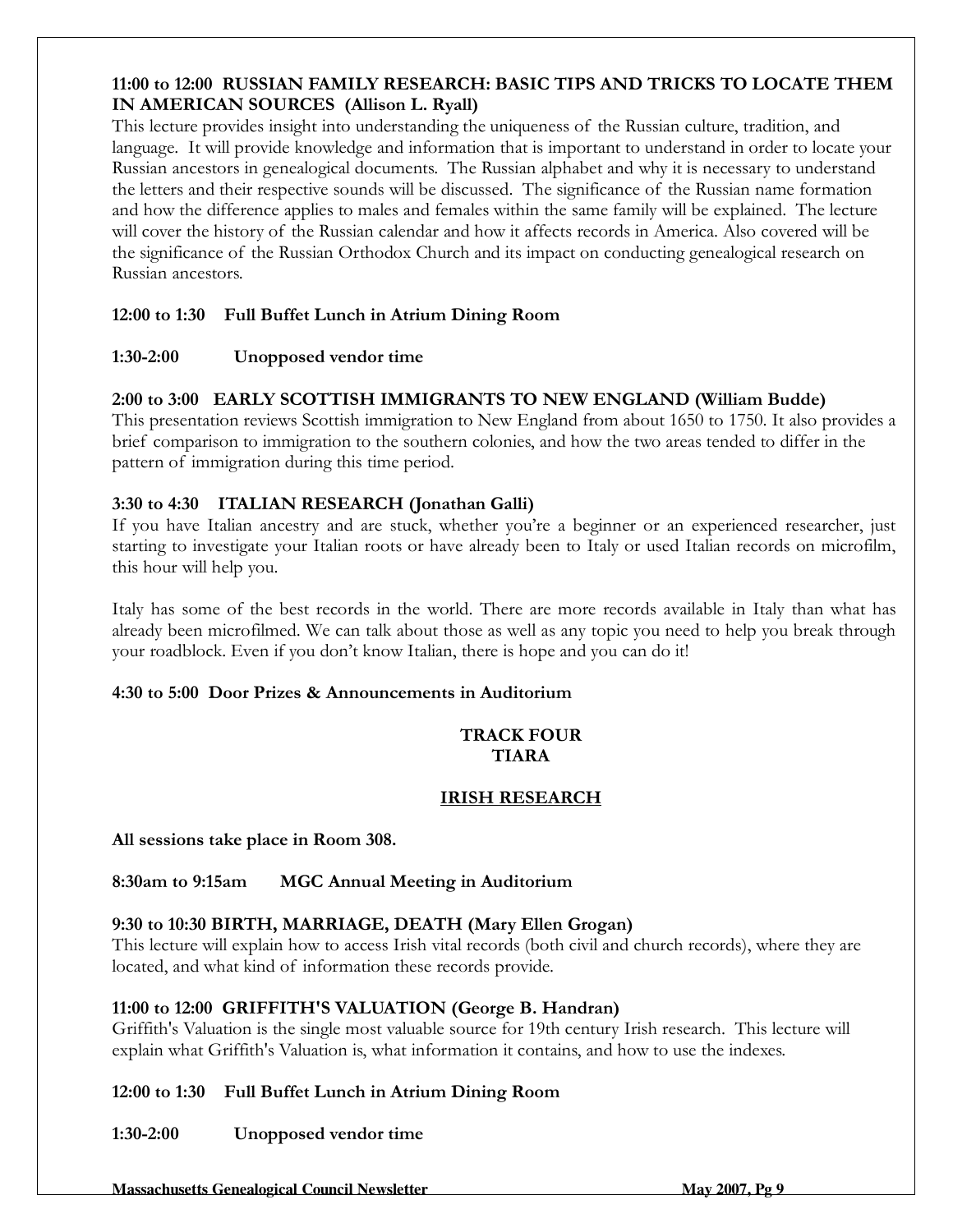#### 2:00 to 3:00 ADMINISTRATIVE DISTRICTS (George B. Handran)

Understanding the relationships of the various administrative districts in Ireland is vital to locating the records you need for research. The principal districts are: Baronies, Poor Law Unions, Electoral Divisions, Parish (Civil and Church), and Townland

#### 3:30 to 4:30 IT'S TIME TO MEET THE ANCESTORS! (Gregory Atkinson)

Serious, yet light-hearted, the presentation will include interviews with 3 composites of the presenter's ancestors from three time periods (1960's, 1910's and 1850's). These ancestors will reveal their personal histories and by so doing will reveal clues to aid in our "future" genealogical efforts.

#### 4:30 to 5:00 Door Prizes & Announcements in Auditorium

#### TRACK FIVE GBAPG & AAHGS

#### ADVANCED TOPICS & AFRICAN AMERICAN RESEARCH

All sessions take place in Room 303.

#### 8:30am to 9:15am MGC Annual Meeting in Auditorium

#### 9:30 to 10:30 UNCOVERING YOUR FAMILY HISTORY IN FEDERAL DOCUMENTS & PUBLICATIONS (Constance Reik)

U.S. government publications are valuable resources for family history and historical research. But which ones are of use to family historians? Learn how to use and find U.S. Statutes at Large, U.S. Serial Set, and other publications in designated library collections around the country.

#### 11:00 to 12:00 THE WAMPANOAG OF MARTHA'S VINEYARD: CHRONICLING A MARITIME NATIVE AMERICAN COMMUNITY (R. Andrew Pierce)

This project, one of the first of its kind, is the result of over a decade's research at dozens of archives in New England, old England and elsewhere, using vital, census, and, probate, court, legislative, business, missionary, military and maritime records.

#### 12:00 to 1:30 Full Buffet Lunch in Atrium Dining Room

#### 1:30-2:00 Unopposed vendor time

#### 2:00 to 3:00 FREE WOMEN OF COLOR INFLUENTIAL IN THE RESCUE OF CIVIL WAR POWS (Irving Revallion Smith)

This paper describes Civil War military correspondence documenting the capture as prisoners-of-war, subsequent enslavement, and Post-war emancipation of two African-American union army volunteers from Massachusetts. This is the story of the efforts of Free Women of Color to influence white citizens in Boston to seek the recovery of their offspring.

#### 3:30 TO 4:30 THE BLACK LOYALISTS: A DESCENDANT'S PERSPECTIVE (Leona W. Martin)

A descendant's quest to learn how her forbearers got to Nova Scotia, Canada. To know this, she had to go back in history to the Revolutionary War. She had to learn more about the life of slaves in the American colonies, how so many served with the British military and then escaped to Nova Scotia with the British in 1783. This story is little known here in the U.S. but is greatly known in Nova Scotia, Canada. These slaves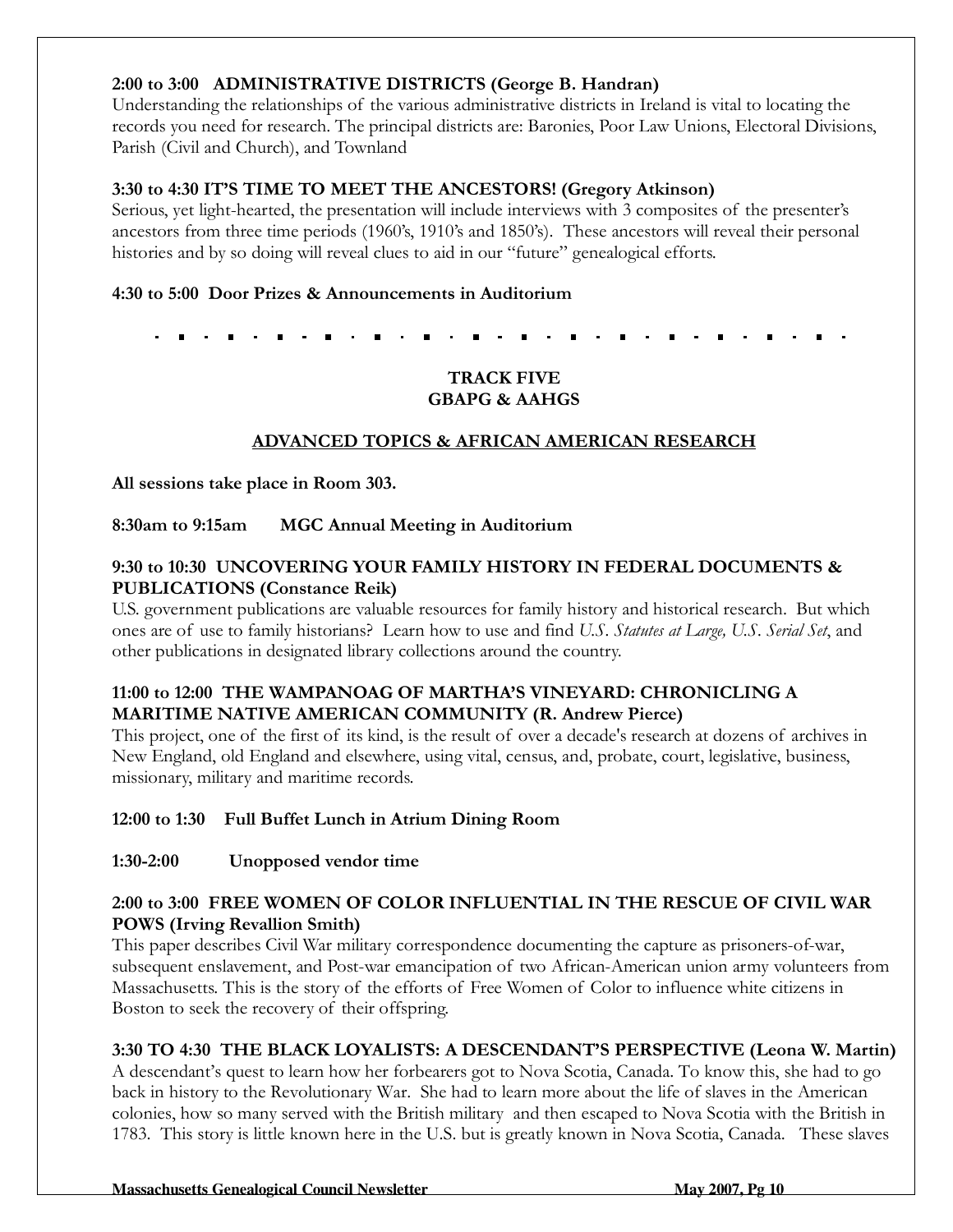are the ancestors of many American citizens who today reside particularly in the New England area and in other parts of the USA and Canada.

#### 4:30 to 5:00 Door Prizes & Announcements in Auditorium





LOCATION The Conference Center at Marlborough, 280 Locke Drive, Marlborough, Massachusetts Phone: 508.263.5500 http://www.ahl-marlborough.com/

#### DIRECTIONS

From Boston and Route 128: Take the Massachusetts Turnpike West (Rt. 90) to Route 495 North (Exit 11A). From Route 495 North, take Exit 24B onto Route 20 West. Follow directions below.

From Logan International Airport, Boston: Follow signs to the Ted Williams Tunnel to Route 90 West (Mass Turnpike). Take Mass. Pike West (Route 90) to Route 495 North (Exit 11A). From Route 495 North, take Exit 24B onto Route 20 West. Follow directions below.

From Worcester, Massachusetts: Take Route 290 East to Route 495 South. From Route 495 South, take Exit 24 B onto Route 20 West. Follow directions below.

From Springfield and Western Massachusetts: Take Mass. Pike (Route 90) to Route 495 North (Exit 11A). From Route 495 North, take Exit 24B onto Route 20 West. Follow directions below.

From Cape Cod: Take Route 495 North to Exit 24B onto Route 20 West. Follow directions below.

"DIRECTIONS BELOW": Take your first right onto Felton Street (just before the gas station). Follow Felton Street, and go through the set of lights. At this point, Felton Street becomes Locke Drive. Continue to the end of Locke Drive. The Conference Center at Marlborough entrance will be straight ahead. Parking: Turn left at the entrance and follow the road around the bend.

OVERNIGHT ACCOMMODATIONS: Rooms are available in the conference center hotel for \$119.00. For information on accommodations, see the conference center website at http://www.ahl-marlborough.com/ Call 508.263.5700 to make a reservation. Indicate that you are attending the MGC Seminar.

DINNER ON FRIDAY: Please make a note on the registration form if you would like a join a group of genealogists for dinner on Friday night. We have done this before and it is very enjoyable.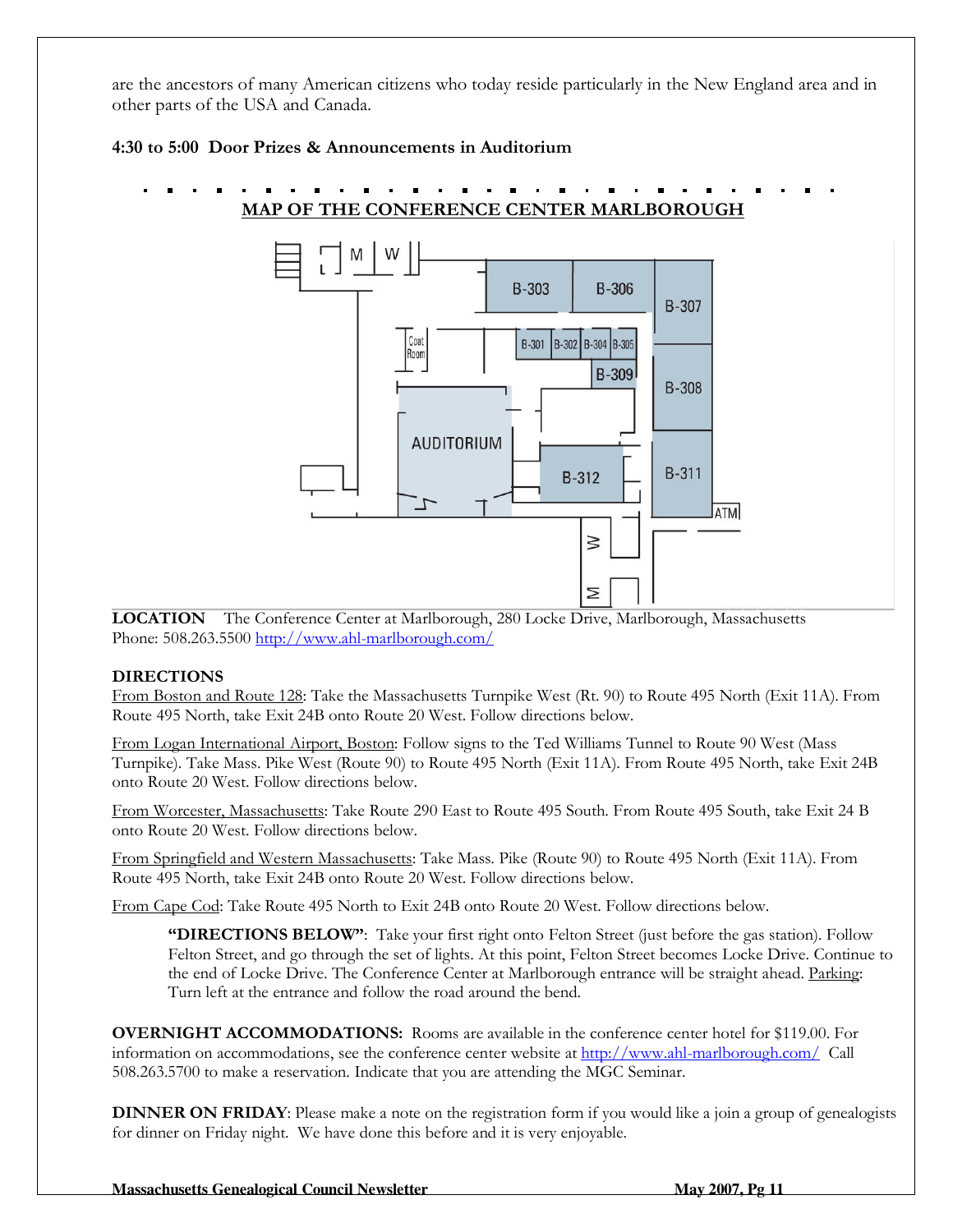## MGC ANNUAL MEETING JULY 14, 2007 AGENDA

The 2007 Annual Meeting will be held in conjunction with the Seminar on July 14, 2007, at the Conference Center at Marlborough, Massachusetts, from 8:30a.m. to 9:15a.m. in the auditorium.

I. Call to Order

II. Reading and Approval of the Minutes of the 2006 Annual Meeting

#### III. President's Report

IV. Treasurer's Report

#### V. Civil Records Report

VI. Election of Officers President Vice President Treasurer **Secretary** VII. Election of Directors Archives Civil Records Newsletter Editor Programs Publicity Ways & Means

#### VIII. New Business

A. Announcements

This is an opportunity for members to share information that may relate to everyone.

B. Adjournment to Program:

The program features speakers and discussions about genealogy methodology, resources, records access legislation and more.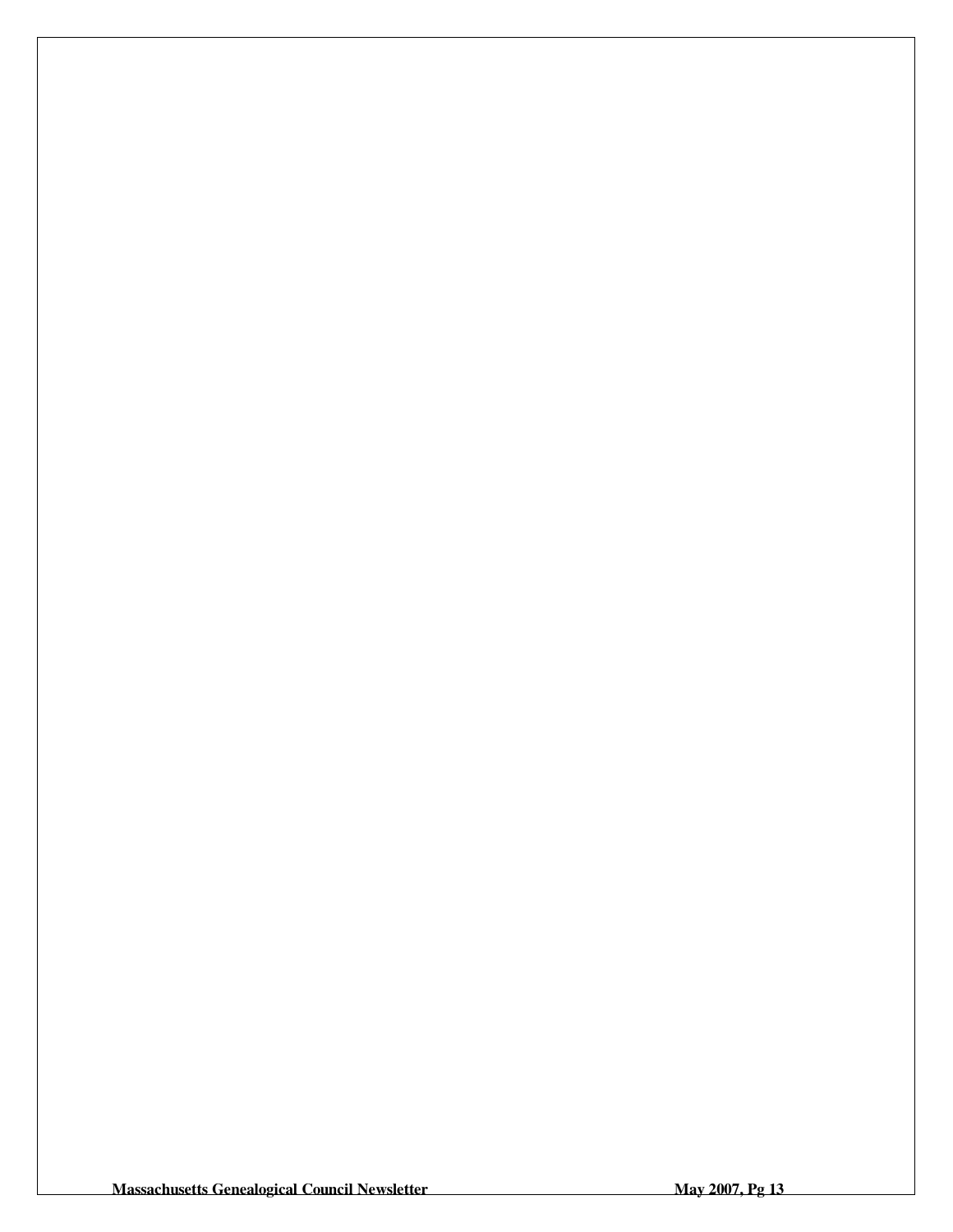# MGC SEMINAR REGISTRATION FORM

|                                                                                                                                                                               | Check one: _____I'm a current member of MGC (dues paid for 2007)<br>I have included an additional \$10 to renew my membership for 2007<br>I have included an additional \$10 to join MGC<br>I am not interested in being a member of MGC at this time |
|-------------------------------------------------------------------------------------------------------------------------------------------------------------------------------|-------------------------------------------------------------------------------------------------------------------------------------------------------------------------------------------------------------------------------------------------------|
| Please let us know if you<br>[] need a special meal; or if you                                                                                                                | [ ] would like to join the group for dinner on Friday (check one or both if applicable).                                                                                                                                                              |
| involved, please indicate your interest(s) and we will contact you!                                                                                                           | MGC has a number of committees that work on various projects. If you are interested in getting                                                                                                                                                        |
| _____Monitoring legislative and access issues<br>____Preparing the newsletter<br>_____Organizing and running the annual seminar<br>Helping to maintain and update the website |                                                                                                                                                                                                                                                       |
| COSTS:<br>Registration Fee: \$70.00.                                                                                                                                          | Registrations are due by July 1st in order to provide the Conference Center with meal requirements.                                                                                                                                                   |
| check payable to Massachusetts Genealogical Council) to:                                                                                                                      | You may join or renew your membership now with a single check. Send completed form (with<br><b>MGC</b><br>c/o Benjamin Woznick, Treasurer<br>240 Brattle Street<br>Cambridge, MA 02138-4628                                                           |
| Registration<br>Join/Renew Membership: \$10_____<br>Seminar Reg.:                                                                                                             | \$70                                                                                                                                                                                                                                                  |
| TOTAL ENCLOSED:                                                                                                                                                               |                                                                                                                                                                                                                                                       |
|                                                                                                                                                                               | NOTE: Dues are NOT tax deductible.                                                                                                                                                                                                                    |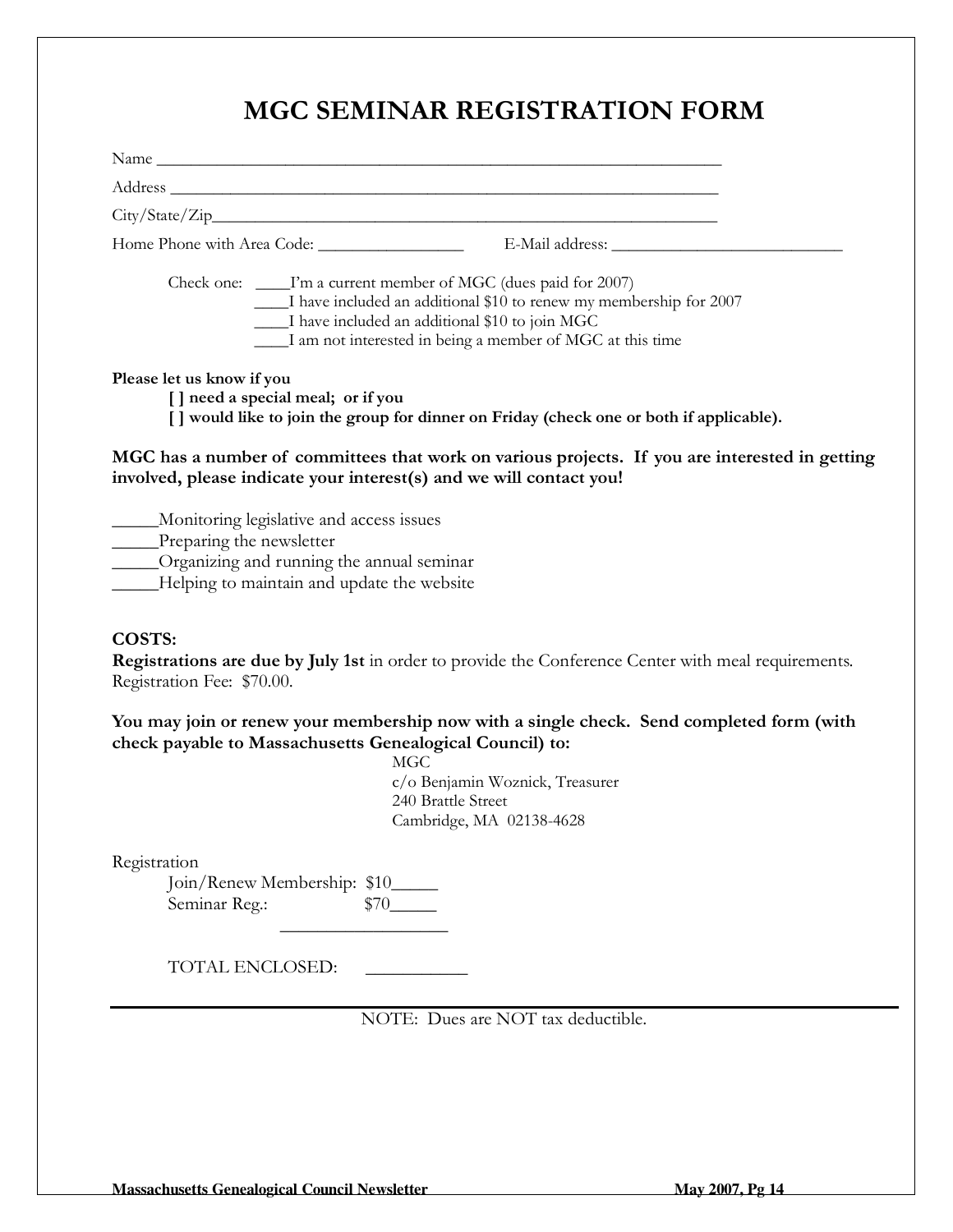### MASSACHUSETTS GENEALOGICAL COUNCIL

#### **DUES RENEWAL NOTICE FOR CALENDAR YEAR 2007**

The Massachusetts Genealogical Council is dedicated to serving the interests of the state's genealogical community. Founded in 1980, the Council's stated aim is to develop and promote the study and exchange of ideas among persons and organizations interested in the pursuit of genealogy. Its programs and activities are designed to complement those of the many genealogical and hereditary societies throughout the state and to provide a statewide forum for genealogists.

The Massachusetts Genealogical Council (MGC) is composed of both individual and organizational members. Individual members receive the newsletter, participate in activities organized by MGC, and attend the Annual Meeting and Seminar. Member organizations receive the newsletter and may send a delegate to the quarterly meeting of the Board of Directors. Delegates are voting members of the Board. Membership in the Council is open to any person or organization interested in its activities upon payment of dues. The membership year runs from 1 January through 31 December. Note: Dues are NOT tax-deductible.

#### Your membership influences our legislators. Please renew your membership and continue your participation in the work of MGC.

| Name_                                                                                                                                            |                                                                                                                                                             |
|--------------------------------------------------------------------------------------------------------------------------------------------------|-------------------------------------------------------------------------------------------------------------------------------------------------------------|
|                                                                                                                                                  |                                                                                                                                                             |
|                                                                                                                                                  |                                                                                                                                                             |
|                                                                                                                                                  |                                                                                                                                                             |
|                                                                                                                                                  | Mailing Address Mailing Address                                                                                                                             |
|                                                                                                                                                  |                                                                                                                                                             |
|                                                                                                                                                  |                                                                                                                                                             |
| Membership Please Circle One: RENEWAL                                                                                                            | <b>NEW</b>                                                                                                                                                  |
| Please indicate level of membership:                                                                                                             |                                                                                                                                                             |
| Organization \$20.00                                                                                                                             | Individual \$10.00 Dual \$15.00 (same address, one newsletter)                                                                                              |
| [] Would prefer to receive the newsletter via email                                                                                              |                                                                                                                                                             |
| Make checks payable to: Massachusetts Genealogical Council                                                                                       |                                                                                                                                                             |
| Monitoring legislative and access issues<br>Preparing the newsletter<br>_______Assisting with the Annual Seminar<br>____Helping with the website | Mail to: Massachusetts Genealogical Council, P.O. Box 5393, Cochituate, MA 01778-5393.<br>MGC has a number of committees. Please indicate your interest(s). |
|                                                                                                                                                  |                                                                                                                                                             |